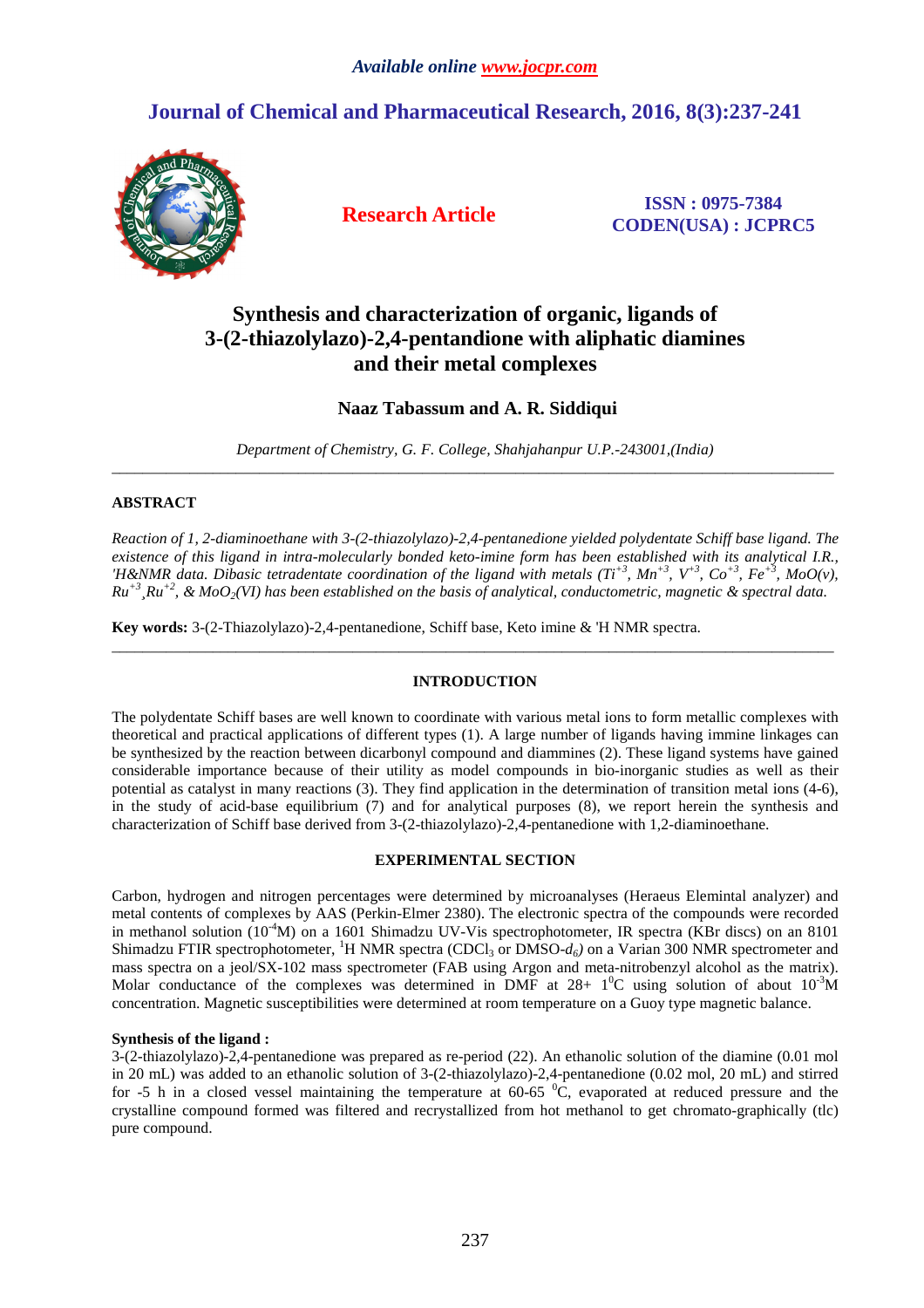#### **Synthesis of complex :**

An ethanolic solution of metal (II) acetate (0.01 mol, 20ml) was added to an ethanolic solution of the ligand (0.01 mol, 20 ml) and the mixture refluxed on a water bath for -2 h. The solution was the kept overnight at room temperature and added to crushed ice, containing -1 g sodium acetate to maintain the pH around 6. The precipitated complex was filtered, washed with excess of water, recrystallized from hot ethanol and dried in vacuum.

\_\_\_\_\_\_\_\_\_\_\_\_\_\_\_\_\_\_\_\_\_\_\_\_\_\_\_\_\_\_\_\_\_\_\_\_\_\_\_\_\_\_\_\_\_\_\_\_\_\_\_\_\_\_\_\_\_\_\_\_\_\_\_\_\_\_\_\_\_\_\_\_\_\_\_\_\_\_

## **RESULTS AND DISCUSSION**

The Schiff bases H2bte, H2btp, and H2bth are formed in good yield by the condensation of 3-(2-thiazolylazo)-2,4 pentanedione with 1,2-diaminoethane, 1,3-diaminopropane and 1,6-diaminohexane, Elemental analysis data (Table 1) of the compounds suggest that the condensation of 3-(2-thiazolylazo)-2,4-pentanedione with diamine occurred in the 2:1 ratio as in structure 1 (Scheme 1). The compound is crystalline in nature and is insoluble in water but soluble in organic solvents like benzene CCl<sub>4</sub>, petroleum, ether, chloroform and acetone. It formed well defined and crystalline complexes with metal ions. The analytical data (Table 1) together with electrolytic/non-electrolytic nature in DMF (specific conductance <10  $\Omega$ <sup>-1</sup> cm<sup>-1</sup>; 10<sup>-3</sup> M solution) suggest 1:2 M-L (ML) stoichiometry of the complexes.

All the complexes are paramagnetic is nature except those of  $Co(III)$ ,  $Mo_2$  (VI),  $UO_2$  (VI) and Ru (II) complexes, which are diamagnetic is nature.

The molar conductance measurement suggested 1:1 electrolytic nature for Ti(III), Fe(III), Ru(III), Mn (III), Mo (III), V(III) complexes while the complexes of Ru (II),  $MoO<sub>2</sub>(VI) \& UO<sub>2</sub>(VI)$  were non-electrolytes.

### **Magnetic Moment and Electronic Spectra :**

The Ti (III) complex shows magnetic moment of 1.96 B.M for one unpaired election. The higher value may be due to the orbital contribution. The electronic spectra of the chelate shows a single broad band has been observed in 19230 cm<sup>-1</sup>, for Ti(III) complex derived from the transition  ${}^2T_{2g} \rightarrow {}^2E_g$  for an octahedral symmetry (9). This band is unsymmetrical in shape and is indeed made up to two closely shaped bands. The second band appears as a hump and which is due to the presence of Jahn Teller distortion in the complex.

The Co (III) complex shows three absorption bands at 15110, 21095 and 23370 cm<sup>-1</sup> which may be assigned to  ${}^{1}A_{1g} \rightarrow {}^{3}T_{2g}$ ,  ${}^{1}A_{1g} \rightarrow {}^{1}T_{1g}$  and  ${}^{1}A_{1g} \rightarrow {}^{1}T_{2g}$  respectively. These are similar to those reported for six-coordinated Co (III) complexes.

The electronic spectrum of V (III) complexes was recorded in pyridine solution which showed bands at 16000 cm<sup>-1</sup> with a shoulder at 21,000 cm<sup>-1</sup> The low energy band has been assigned to the  ${}^{3}T_{1g} \rightarrow {}^{3}T_{2g}$  where as the high-energy band to  ${}^{3}T_{1g} \rightarrow {}^{3}T_{1g}(p)$  transitions, respectively. These are characteristic of octahedral geometry around V(III) ion, which is further confirmed by the  $\mu_{eff}$  value in the range of 2.88 - 2.93 B.M. for all V(III) complexes. The electronic spectrum of Mn (III) complexes exhibited an intense charge-transfer band at 27,000 cm-1 and two d-d transitions at 19,000 and 13,000 cm<sup>-1</sup>. Since, Mn (III) ion is easily reducible, the charge transfer will be from ligands to the metal corresponding to  $\pi \rightarrow t_2$  transition. The other two bands may be assigned to  ${}^5B_1 \rightarrow {}^5B_2$  and  ${}^5B_1 \rightarrow {}^5E$ , respectively. All these are characteristic of square pyramidal geometry (10) around Mn (III) ion and which is further confirmed by the  $\mu_{\text{eff}}$  value in the range of 4.70 - 4.90 B.M. for all Mn (III) complexes.

The electronic spectrum of oxomolybdenum (V) complex suggested that the complex may be considered as octahedral with a strong tetragonal distortion resulting from Mo=O bond. The spectrum exhibited three distinct absorption bands in the ligand field region. The low intensity band at  $13,000 \text{ cm}^{-1}$  in the long wavelength region is possibly due to first crystal field transition  ${}^{2}B_{2} \rightarrow E$  (dzy, dyz, dxy). The second crystal field transition at 19,000 cm<sup>-1</sup> is assignable to  ${}^{2}B_{2} \rightarrow B_{1}(dxy \rightarrow dx^{2} - y^{2})$ . The third peak was observed at 30000 assignable to  ${}^{2}B_{2} \rightarrow {}^{2}A_{1}(dxy - dz^{2})$ .

The electronic spectrum of  $MoO<sub>2</sub>$  (VI) complex has a single band due to charge transfer transition.

The magnetic moment for the complex is 2.10 B.M. which is nearly the same as reported for other Ru (III) complexes 19. Three transitions are observed, the first two bands are assigned to  ${}^{2}T_{2g} \rightarrow {}^{4}T_{1g}$ , and  ${}^{2}T_{2g} \rightarrow {}^{4}T_{2g}$ transitions and the third one to  ${}^{2}T_{2g} \rightarrow {}^{2}A_{2g}$ ,  ${}^{2}T_{1g}$  levels respectively. These are characteristic of octahedral symmetry

The Ru (II) complex is diamagnetic in nature. The electronic spectrum of the complex in  $CH_2Cl_2$  shows a band assigned to the charge transfer transition arising from the excitation of an electron from the metal  $t_{2g}$  level to the unfilled molecular orbitals derived from the  $\pi^*$  level of the ligand in accordance with the assignments made for other similar octahedral ruthenium (II) complexes (11-13).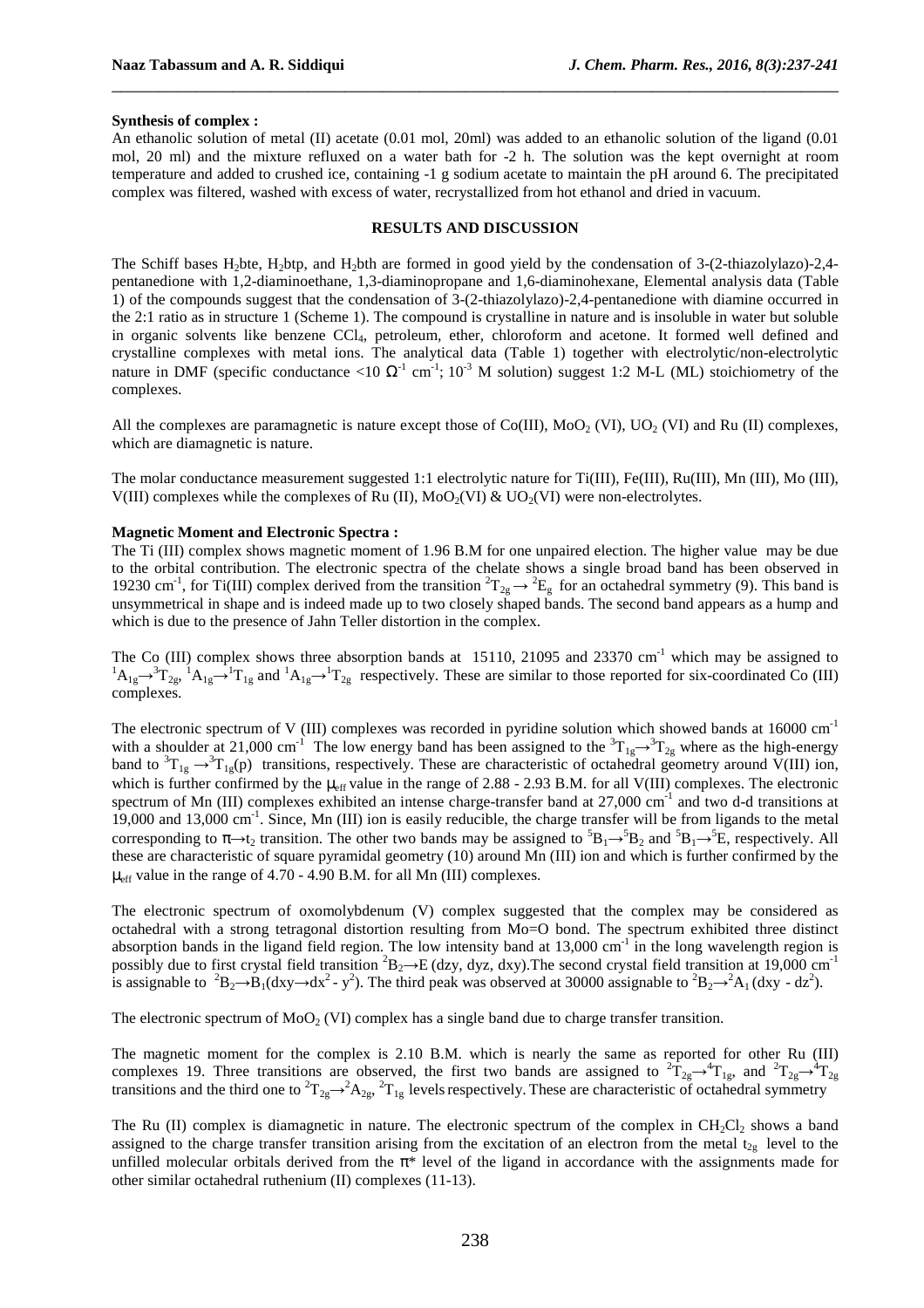The Fe (III) complex shows exhibits three bands at 12,700, 19,600 and 25,000 cm<sup>-1</sup> due to  ${}^{6}A_{1g} \rightarrow {}^{4}T_{1g}$ ,  ${}^{6}A_{1g} \rightarrow {}^{4}T_{2g}$ and  ${}^{6}A_{1g} \rightarrow {}^{4}A_{1g}$  (G) transitions respectively is an octahedral symmetry.

\_\_\_\_\_\_\_\_\_\_\_\_\_\_\_\_\_\_\_\_\_\_\_\_\_\_\_\_\_\_\_\_\_\_\_\_\_\_\_\_\_\_\_\_\_\_\_\_\_\_\_\_\_\_\_\_\_\_\_\_\_\_\_\_\_\_\_\_\_\_\_\_\_\_\_\_\_\_

## **Infra Red Spectra** :

The IR spectra of the Schiff base showed four strong bands at  $\sim$  1680, 1630, 1620 and 1615 cm<sup>-1</sup>. The band at  $\sim$ 1680  $cm^{-1}$  is due to conjugated free acetyl carbonyl. The remaining three bands are due to C=N of hydrazone, imine and thiazole groups (14). A prominent band appeared at  $\sim 1540$  cm<sup>-1</sup> is due to NH deformation vibration. Several medium intensity bands appeared in the  $1580-1600$  cm<sup>-1</sup> region of the spectra are due to the stretching of various C=C vibrations. That the compounds exist in the intramolecularly hydrogen bonded form (15) is clearly evident from the broad band appeared at  $2810 \text{ cm}^{-1}$ . In the IR spectra of all the complexes the strong band at  $\sim 1680 \text{ cm}^{-1}$  due to conjugated free acetyl carbonyl group of the ligand remain unaffected indicating its non-involvement in complexation. The strong band at ~1620 cm<sup>-1</sup> of the free ligand due to  $vC=N$  (imine) shifted to low wave number and appeared as a prominent band in the 1550-1600  $cm^{-1}$  region. The hydrazone and thiazole vC=N are only marginally affected in the spectra of all the complexes. These indicate that the imine and one of the hydrazone nitrogens are involved in bonding with the metal ion (16). The replacement of the NH proton by metal ion is clearly indicated from the disappearance of the NH deformation band of the free ligand at 1540 cm<sup>-1</sup> in the spectra of all the complexes. The broad band in the region 810 cm<sup>-1</sup> cleared up in the spectra of all the complexes confirming the replacement of the hydrogen bonded NH proton by metal ion. The presence of new medium intensity bands appeared in the 500-550 cm<sup>-1</sup> region assignable to vM-N in the spectra of all the complexes (17) also support round structure.

The IR spectra of all the complexes excepted of  $MoO<sub>2</sub>(V)$ ,  $CuO<sub>2</sub>(VI)$  show some additional bands in the range of  $3450 - 3510$  cm<sup>-1</sup>, 835-859 cm<sup>-1</sup> and 740-750 cm<sup>-1</sup> which may be due to the presence of coordinated water molecules.

The IR spectrum of MoO<sub>2</sub> (VI) complex shows a bands at 945 and 905 cm<sup>-1</sup> assignable to Vsy (O=Mo=O) and Mo=O), which indicated the presence of cis MoO<sub>2</sub> moiety. The IR spectrum of UO<sub>2</sub> (VI) complex shows bands at Vasy (O=U=O) at 905 cm<sup>-1</sup> which suggested the presence of trans O=U=O moiety. The MoO(V) complex shows a band at 955 cm<sup>-1</sup> due to the presence of Mo=O moiety.

## **<sup>1</sup>H NMR Spectra :**

In the <sup>1</sup>H NMR spectra of the Schiff bases, no signals were observed above  $\delta$  10 ppm assignable to intramolecularly hydrogen bonded N-H....O=C/O-H...N groups of the keto-hydrazone/azo-enol forms typical of arylazo derivatives of acetylacetone (18-20). The spectra of all the compounds show a two proton signal at  $\delta$  9.50 ppm due to the intramolecularly hydrogen bonded N-H...N protons (21). The methylene and thiazolyl protons show signals at positions as expected. The spectra showed two six proton singlets at  $\delta$  2.20 - 2.60 ppm due to methyl groups. The integrated intensities of all the signals agree well with the structure of the compounds. In the  ${}^{1}H$  NMR spectra of the complexes, signal due to the NH protons of the free ligand disappeared indicating the replacement of these protons by metal ions. Integrated intensities of all other protons agree well with the 1:1 metal ligand stoichiometry of the complexes.

| <b>SI</b>      | Molecular Formula of                                 | M.P.  |                         | <b>Elemental analyses</b> |                |                  |                | <b>Magnetic</b>             | <b>Molar Conductance</b>    |              |
|----------------|------------------------------------------------------|-------|-------------------------|---------------------------|----------------|------------------|----------------|-----------------------------|-----------------------------|--------------|
| No.            | Ligand/Complex                                       | $^0C$ | Colour                  | $%$ of C                  | $%$ of H       | %of N            | $%$ of M       | <b>Moments</b> in<br>(B.M.) | $ohm-1 cm2 mol-1$<br>in DMF |              |
| 1              | $[C_{18}H_{22}N_8O_2S_2]$ ligand                     | 85    | Yellow                  | 48.43<br>(48.88)          | 4.74<br>(4.93) | 24.98<br>(25.11) |                |                             |                             |              |
| $\overline{2}$ | $[Ti(C_{18}H_{20}N_8O_2S_2), 2H_2O]$ Cl              | 135   | Dark<br>Yellow          | 42.78<br>(42.81)          | 4.51<br>(4.55) | 12.62<br>(12.68) | 4.71<br>(4.75) | 1.71                        | 65                          | $1:1$ elect. |
| 3              | $[V(C_{18}H_{20}N_8O_2S_2)_2.2H_2O]$ Cl              | 137   | Light<br>Yellow         | 42.61<br>(42.68)          | 4.50<br>(4.54) | 12.60<br>(12.64) | 4.98<br>(5.03) | 2.80                        | 70                          | $1:1$ elect. |
| 4              | $[Mn(C_{18}H_{20}N_8O_2S_2), 2H_2O]$ Cl              | 139   | <b>Brown</b>            | 42.49<br>(42.51)          | 4.51<br>(4.52) | 12.54<br>(12.59) | 5.03<br>(5.41) | 5.40                        | 75                          | $1:1$ elect. |
| 5              | $[Co(C_{18}H_{20}N_8O_2S_2)_2.2H_2O]$ Cl             | 140   | Reddish<br><b>Brown</b> | 42.18<br>(42.35)          | 4.49<br>(4.50) | 12.51<br>(12.54) | 5.72<br>(5.78) | Dia magnetic                | 65                          | $1:1$ elect. |
| 6              | $[Fe(C_{18}H_{20}N_8O_2S_2)_{2.2}H_2O]$ Cl           | 138   | Dark<br>brown           | 42.40<br>(42.47)          | 4.51<br>(4.52) | 12.53<br>(12.58) | 5.48<br>(5.50) | 4.68                        | 70                          | $1:1$ elect. |
| 7              | $[Ru(C_{18}H_{20}N_8O_2S_2)$ , 2H <sub>2</sub> O] Cl | 178   | Green                   | 40.62<br>(40.67)          | 4.29<br>(4.33) | 11.99<br>(12.05) | 9.49<br>(9.51) | 1.96                        | 70                          | $1:1$ elect. |
| 8              | $[Ru(C_{18}H_{20}N_8O_2S_2)_{2.2}H_2O]$              | 169   | White                   | 42.00<br>(42.06)          | 4.45<br>(4.47) | 12.42<br>(12.46) | 9.79<br>(9.83) | Dia magnetic                | Non electrolyte             |              |
| 9              | $[MoO(C_{18}H_{20}N_8O_2S_2), H_2O]$ Cl              | 180   | Yellow                  | 41.49<br>(41.53)          | 4.19<br>(4.23) | 12.28<br>(12.30) | 9.18<br>(9.23) | 1.84                        | 70                          | $1:1$ elect. |
| 10             | $[MoO2(C18H20N8O2S2)$                                | 176   | White                   | 41.28<br>(41.41)          | 4.20<br>(4.21) | 12.20<br>(12.27) | 9.19<br>(9.20) | Dia magnetic                | Non-Electrolyte             |              |

**Table-1 : Physical Data of Ligand and its Complexes**

*Cacld. values are given in brackets.*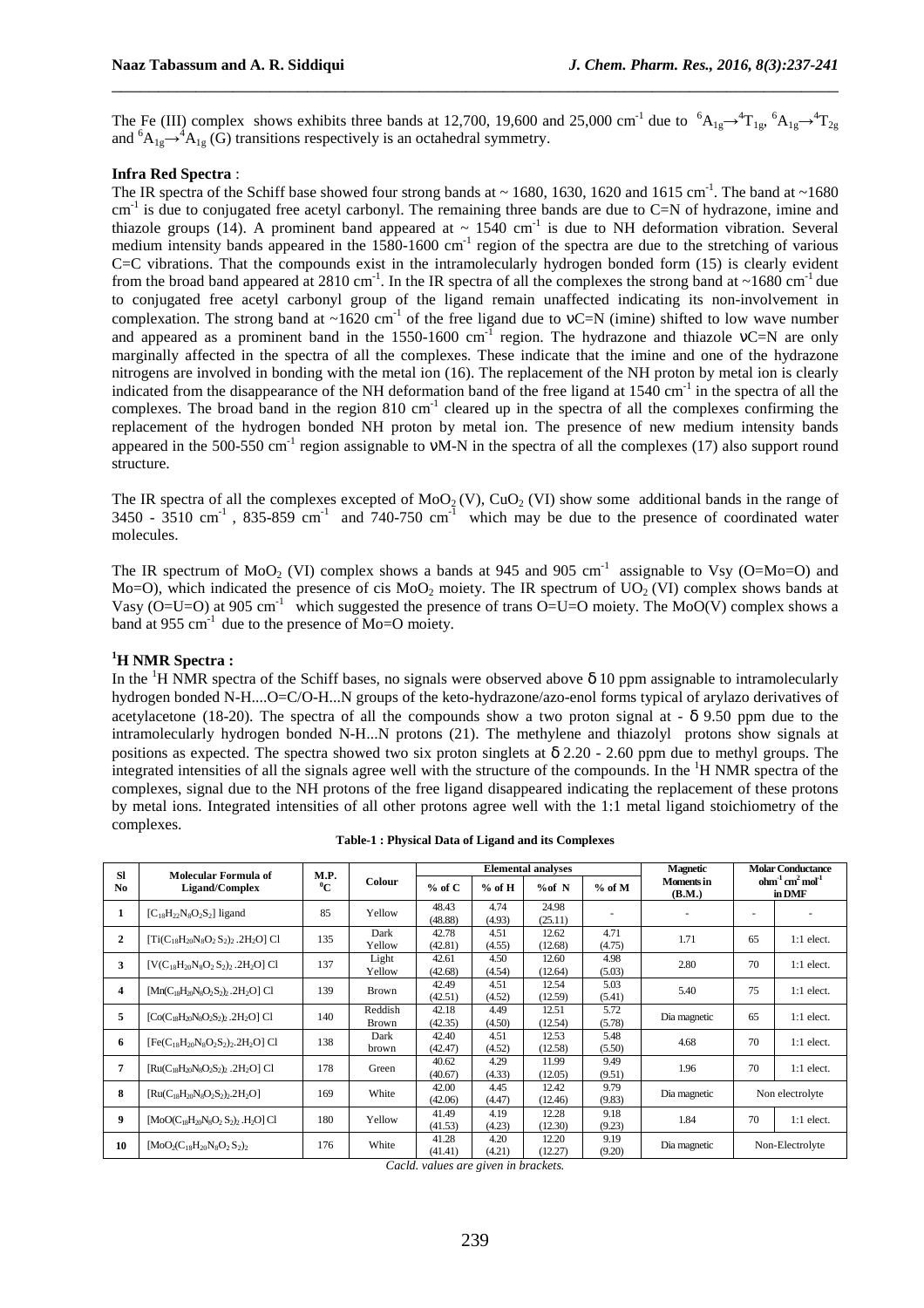### **Fungicidal activity:**

To evaluate fungicidal activity of the ligand and its corresponding metal complexes, their effect on the growth of *Aspergillus flavus, Curvularia lunata* and *Penicillium notatum* was studied. The ligand and its corresponding metal chelates in DMF were screened by mycelia dry weight method in vitro for their fungicidal activity in glucose nitrate media. The ligand exhibited 20-25 and 30-35% inhibition for 125 and 250 ppm concentration respectively, it is observed that the metal complexes show enhanced antifungal activity as compared to the ligand. This is because of chelation, which reduces the polarity of metal ion due to partial sharing of its positive charge with donor groups and also due to delocalization of p-1 electrons over whole chelate ring. Thus chelation increase lipophilic character in the complexes and results in the enhancement of activity. The inhibition by metal complexes has been increased by 30-65% and 40-70% for 12 and 250ppm concentration respectively. The order of inhibition with respect to metal ions Mo(V)>V>Ti>Ru.

\_\_\_\_\_\_\_\_\_\_\_\_\_\_\_\_\_\_\_\_\_\_\_\_\_\_\_\_\_\_\_\_\_\_\_\_\_\_\_\_\_\_\_\_\_\_\_\_\_\_\_\_\_\_\_\_\_\_\_\_\_\_\_\_\_\_\_\_\_\_\_\_\_\_\_\_\_\_

## **CONCLUSION**

Three new Schiff base ligands have been prepared by the condensation of 3-(2-thiazolylazo)-2,4-pentanedione with 1.2-diaminoethane. Analytical, IR  $\&$  <sup>1</sup>H NMR data revealed a 2:1 product in which one of the carbonyl group of the diketone is involved in Schiff base formation. Analytical, physical and spectral data of the [ML] complexes showed the dibasic tetradentate  $N_4$  coordination involving, the imino and hydrazone nitrogens while the carbonyl groups are excluded from coordination.

On the basis of studies performed, the complexes may be assigned the following octahedral structures.



 $CH_3$   $CH_3$   $CH_3$ S  $N \setminus$   $\begin{array}{ccc} & | & | & | & | \end{array}$   $\begin{array}{ccc} & | & | & | & | & | \end{array}$ N  $(\text{CH}_2)_2$   $0 \longrightarrow M_0 \longrightarrow \text{OH}_2$  (CH<sub>2</sub>)  $H_2O \longrightarrow M$   $OH_2$   $(CH_2)_2$   $\downarrow$   $O \longrightarrow M_0$   $OH_2$ S  $\overline{C}$  $N$  | CI |  $N$   $N$   $N$  $_{\rm N}$  $CH_3$   $CH_3$ 0 and  $\sqrt{80}$ 

M= Ti(III), Fe(III), V(III), Ru(III), Co(III) or Mn(III)



 $MoO<sub>2</sub>(VI)$  Complex

**MoO** (V) Complex



**UO<sub>2</sub>(VI)** Complex